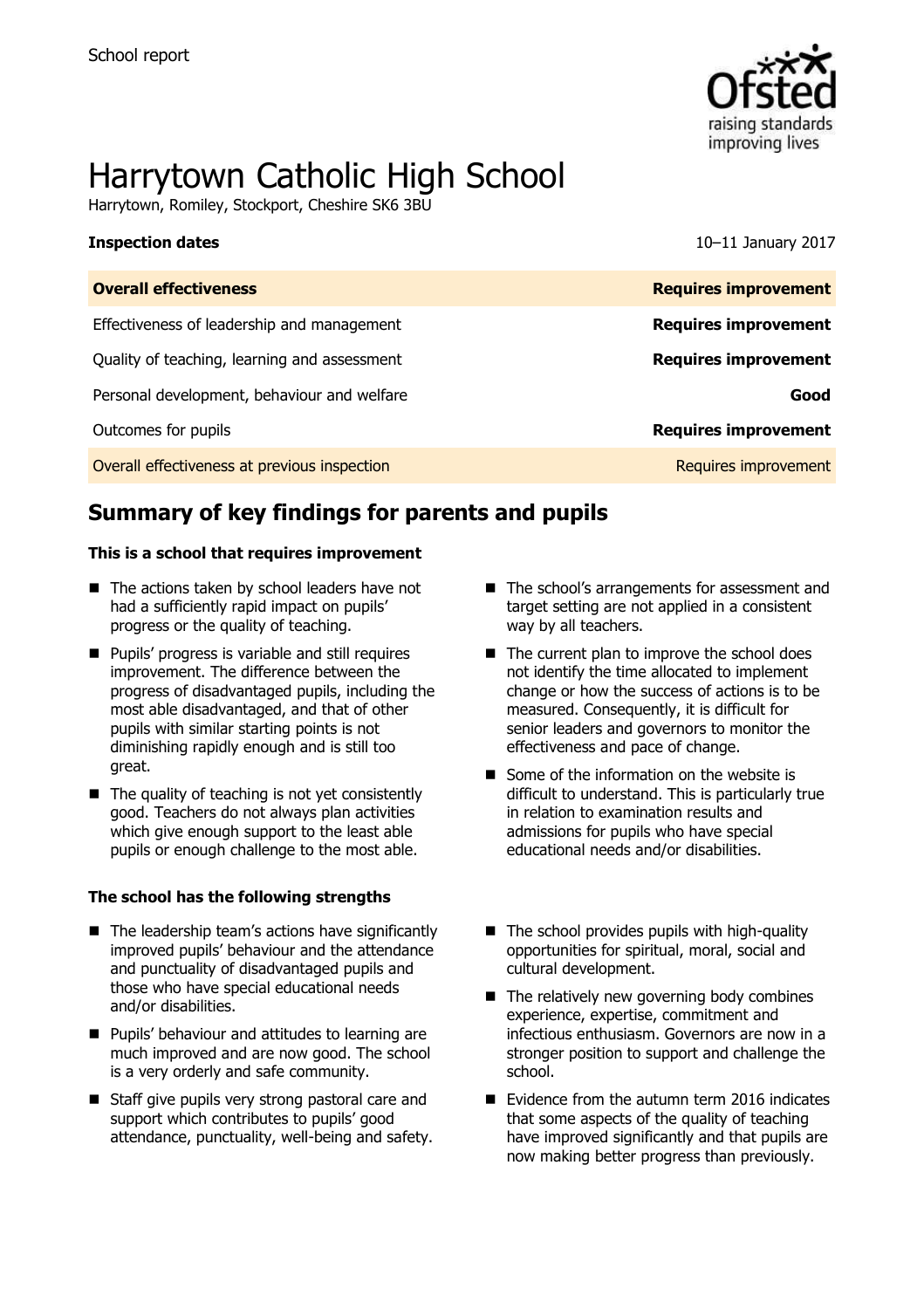

# **Full report**

### **What does the school need to do to improve further?**

- **Improve pupils' progress by:** 
	- checking that teachers and senior leaders have a shared understanding of how to implement the school's assessment and target-setting system
	- ensuring that interventions and support funded by the pupil premium are targeted effectively to diminish more rapidly differences between the academic progress of disadvantaged pupils and that of other pupils nationally.
- $\blacksquare$  Improve the quality of teaching by:
	- ensuring that teachers plan activities which closely match the abilities and prior attainment of all pupils, in particular the least and most able, and especially in mixed-ability classes in key stage 4
	- widening the range of strategies used by teachers to ensure that the progress of disadvantaged pupils does not fall behind that of their peers
	- making sure that teachers use questioning to check pupils' understanding before they move on to the next task.
- **Improve leadership and management by:** 
	- ensuring that school improvement planning identifies the time allocated to implement change and how success is to be measured
	- developing better access to information on the website and ensuring that leaders present key information in a way which is more easily understood by parents and other users.

An external review of the school's use of the pupil premium should be undertaken in order to assess how this aspect of leadership and management may be improved.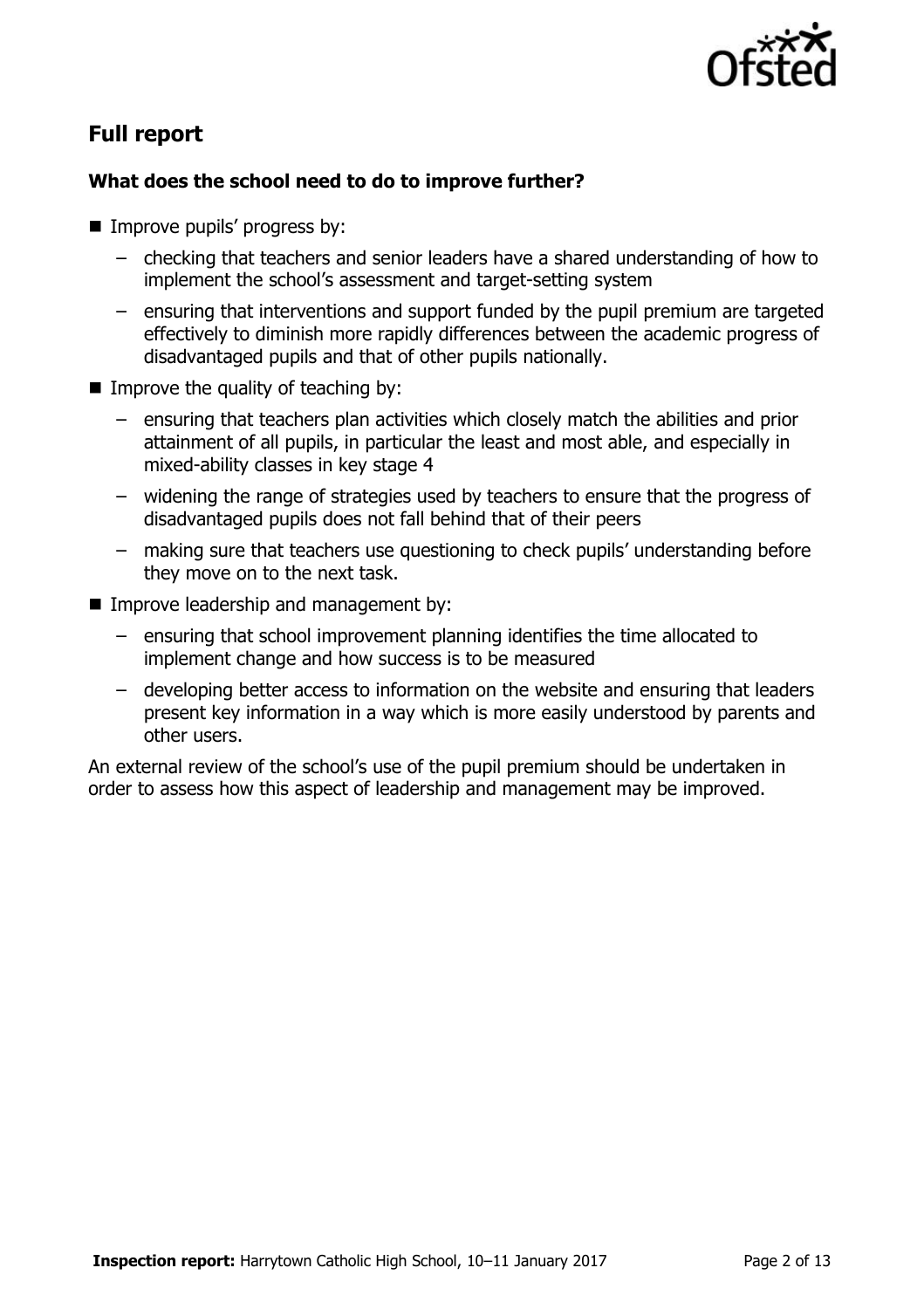

# **Inspection judgements**

#### **Effectiveness of leadership and management Requires improvement**

- Although leaders have implemented changes in response to the previous inspection report, the impact of their actions has not yet been fully effective. Consequently, teaching and pupils' progress remain inconsistent.
- Many aspects of teaching, learning and assessment have improved, especially in mathematics, but overall the quality of teaching remains variable, and some aspects of assessment lack clarity and consistency.
- The school improvement plan accurately reflects the developmental needs of the school and identifies appropriate actions. However, it does not make it clear how much time is available to implement change or how success is to be measured. This makes it difficult for senior leaders and governors to track the pace and impact of change.
- Leaders commissioned a review of the pupil premium funding after the previous inspection, but it did not result in diminishing differences between the academic progress of this group and that of other pupils nationally. The use of the pupil premium funding has not been fully effective in raising achievement, but it has been spent effectively to remove specific barriers to good attendance and punctuality.
- The headteacher and governors have not shied away from taking decisive action to improve the quality of teaching. They make effective use of performance targets and a programme of support and continuous professional development. A significant number of teachers new to the school have recently taken up post, and the level of staff absence has decreased substantially.
- Middle and senior leaders have an accurate view of pupils' progress, attainment and behaviour. However, their view of the quality of teaching, and leadership and management over time, is too positive. This is because of some lack of focus on the impact of teaching, and leadership and management, on pupils' progress and particularly the progress of disadvantaged pupils.
- $\blacksquare$  Funding for pupils who have special educational needs and/or disabilities has been used effectively and has resulted in improved attendance and progress.
- Funding allocated for pupils who need to catch up in mathematics and/or English in Year 7 has been well used to provide extra support in numeracy and reading. Both groups of pupils are gradually reaching the same levels as their classmates.
- The actions of leaders have resulted in a marked improvement in the culture for learning. The implementation of well-devised policies and procedures has significantly improved pupils' behaviour and their attitudes to their studies. The headteacher, governors and the senior leadership team model good relationships, and pupils learn from this behaviour and in turn have positive relationships with each other.
- Leaders' actions have also improved attendance, especially for disadvantaged pupils and pupils who have special educational needs and/or disabilities.
- Subject leaders have been given much more autonomy and confidence since the last inspection. They now play a significant role in monitoring standards and quality in their subject departments, and this has contributed to recent improvements in pupils'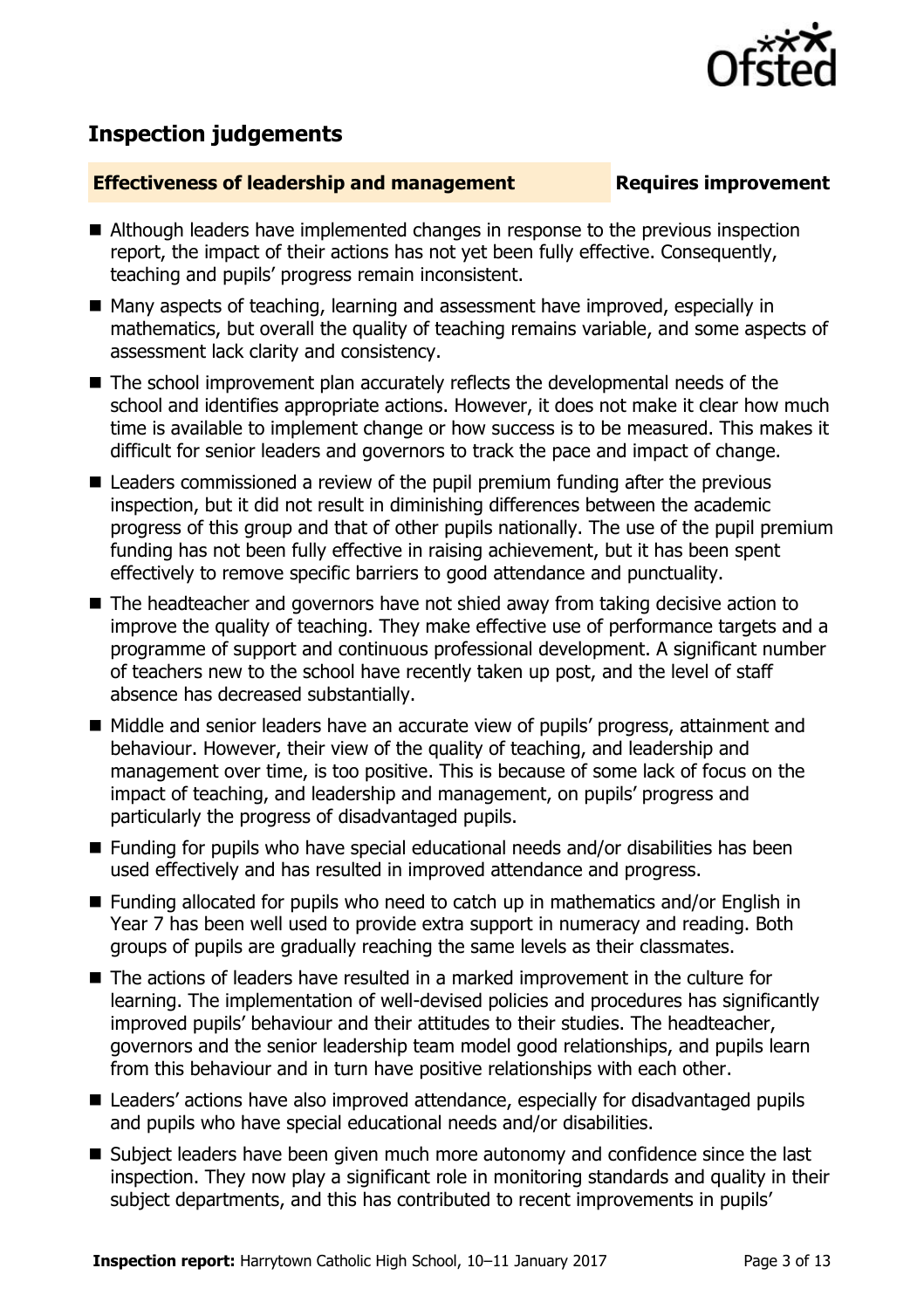

progress and the quality of teaching.

- The curriculum offered to pupils provides a good balance between English Baccalaureate (EBacc) subjects and other subjects. The most able pupils have the opportunity to study single sciences and two languages.
- The curriculum is enhanced by a wide variety of well-attended extra-curricular activities, and a well-structured programme of personal, social and health education contributes to pupils' personal development.
- Leaders have created high-quality opportunities for pupils' spiritual, moral, social and cultural development. The Catholic ethos of the school and the regular contemplation of themes contribute significantly to the development of pupils' spirituality.
- Pupils have a good knowledge of, and respect for, religious beliefs which are different from their own. The school curriculum promotes tolerance and fairness, and discussions with pupils show that they respect those who may have different lifestyles from their own. Pupils' understanding of democracy is enhanced by opportunities to take part in the school council, mock elections and voting on topics such as Brexit.
- Leaders, including governors, place a great deal of importance on pupils' responsibility towards their local community and beyond to develop an awareness of the needs of others. Pupils devise their own fundraising activities to support many initiatives, including a local charity for the homeless, and they attend events where they serve food to the homeless and the elderly. The school supports a range of charitable initiatives such as an educational project in Sierra Leone and the work of the Catholic Agency for Overseas Development (CAFOD).
- During the inspection, leaders made changes to the school's website to ensure that it includes all required information. However, some sections are not easy for parents to understand, and it is not easy to find the required information. Leaders have already contracted a web designer to produce a more appropriate format for the site. The school has received significant support from the diocese of Shrewsbury and from Stockport local authority. They have worked in partnership to provide advice and guidance to senior leaders and governors. Officers' attendance at governors' meetings and reviews of school performance have ensured that the local authority and diocese have an accurate view of strengths and areas which need to improve. The local authority has funded support for teaching and leadership in mathematics provided by Cheadle Hulme High School, and the diocese has brokered support for mathematics from the Loreto Teaching School Alliance. This support is beginning to have a positive impact on the progress in mathematics of current pupils in the school.

#### **Governance of the school**

- Governors recognise that there is still much they must do to improve the progress of disadvantaged pupils.
- Since the last inspection, all but two of the previous governors have left post and, with the support of the diocese, over the last 18 months the school has recruited new governors with considerable skills and experience in senior leadership, education and business.
- Governors are highly committed and give of their time generously. They now know and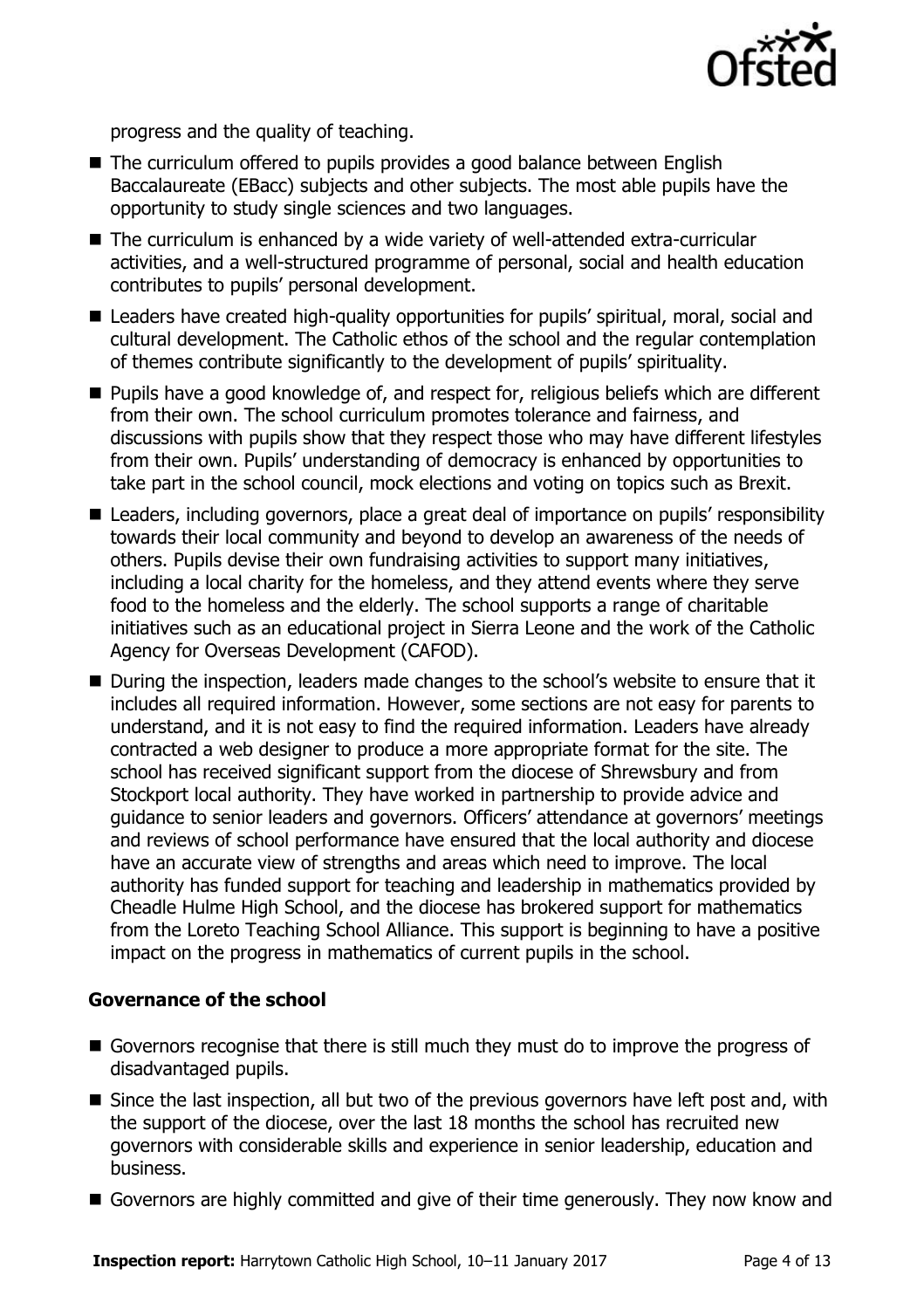

understand the school's strengths and the areas which need improvement and have worked strategically with the headteacher and senior leadership team to plan for positive change. There was insufficient time for this strategic work to have an impact on outcomes in 2016 but it is beginning to show improvements for current pupils in the school.

Immediately after the disappointing results in 2016, governors set up a data committee which has met frequently to ensure that they are in a good position to monitor and challenge the school regularly and in sufficient depth.

### **Safeguarding**

- The arrangements for safeguarding are effective.
- Leaders, including governors, have prioritised safeguarding and have ensured that pupils feel safe in school and understand how to protect themselves from physical and emotional harm. They have made sure that pupils know how to keep themselves safe when using the internet and mobile technology. Strategies are in place to help pupils understand the dangers presented by extremist behaviour and radicalisation.
- All policies and procedures are up to date and reflect the latest national quidance. Staff are well trained in all aspects of safeguarding and are clear which procedures to follow should they have concerns.
- Leaders and governors are vigilant when appointing staff and make all the necessary checks to assure themselves of candidates' suitability for working with children and young people.

### **Quality of teaching, learning and assessment Figures improvement**

- Since the last inspection, leaders have put in place many strategies to improve the quality of teaching. While these have resulted in improvement in important areas, teaching is not yet consistently good.
- Improvements in teaching have not resulted in a rapid enough increase in the progress of disadvantaged pupils in relation to that of other pupils nationally with similar starting points. Teachers do not use a sufficiently wide range of strategies to ensure that disadvantaged pupils do not fall behind their peers.
- There is inconsistency in teachers' use of information about pupils' abilities and prior learning when planning activities. This leads to times when the least able pupils fail to make progress because the work set is too difficult and the most able do not achieve what they are capable of because work is not sufficiently challenging for them. This is the case across a variety of subjects and age groups but is particularly evident in mixed-ability classes in key stage 4.
- Teachers are well-qualified subject specialists who apply their knowledge appropriately to plan activities which meet the requirements of examinations and the national curriculum. Teachers organise lessons well and use a variety of well-chosen resources to motivate pupils.
- Teachers use questions in a timely way to deepen pupils' understanding. Ouestioning is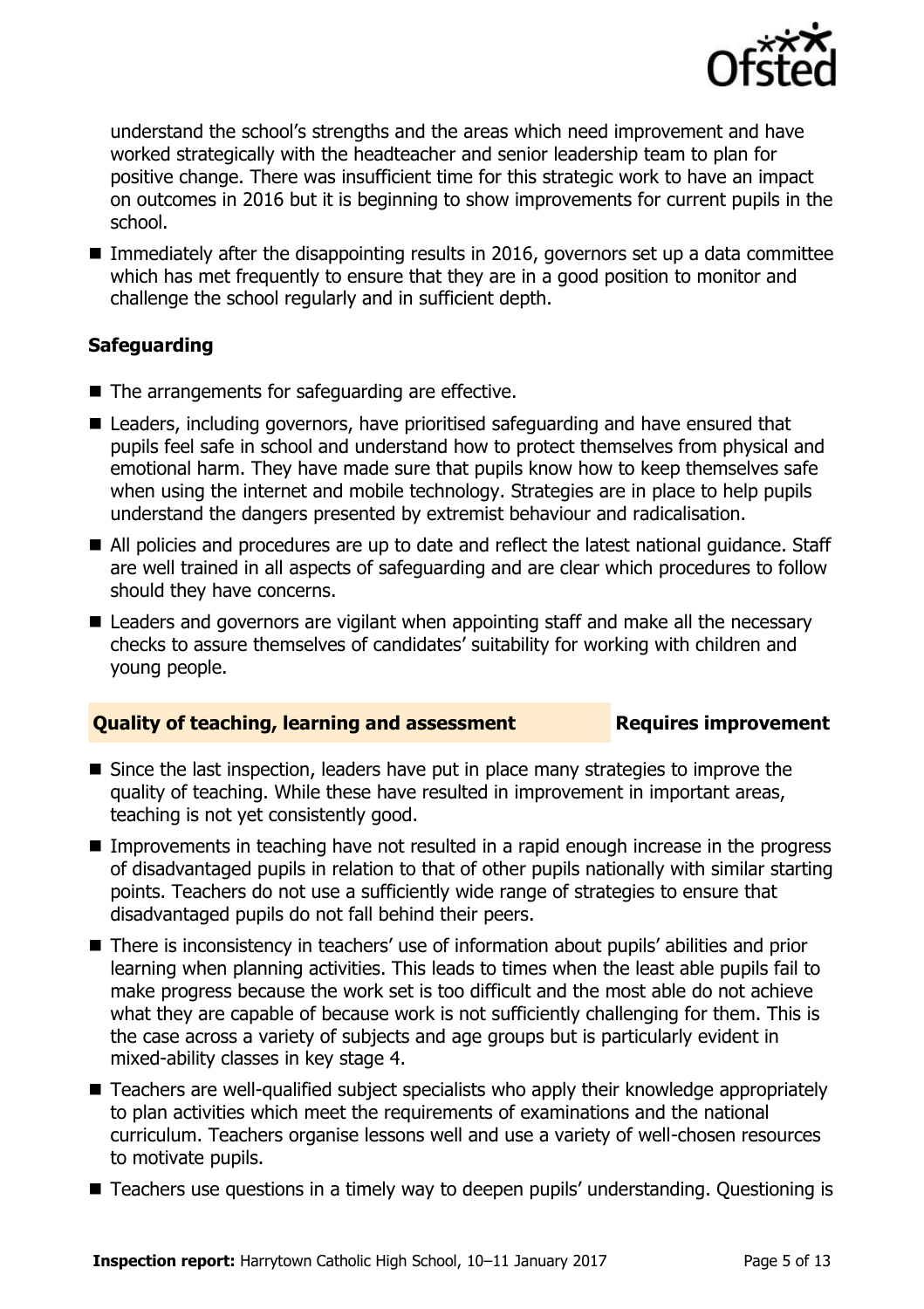

not used as successfully to check pupils' understanding and clarify misconceptions. The progress of the least able pupils is hindered when they start activities considerably later than their peers because teachers have not realised that they have not understood the task or key concepts.

- Leaders have developed policies to ensure that all subjects contribute to pupils' development of literacy and numeracy skills. Teachers in different subjects are helping pupils to improve their spelling and vocabulary. Pupils informed inspectors that the form-time schedule is well used to enhance the development of literacy and numeracy skills.
- Last year, the school's assessment of pupils resulted in considerably overgenerous estimates of the grades they would achieve at GCSE. Leaders have put in place more rigorous tracking and assessment. Supported by members of the senior leadership team, departments conduct standardisation of grades, and the English and mathematics departments have moderated their grading of work with other schools.
- The assessment and target-setting policy results in aspirational targets and appropriate milestones as part of what the school calls every pupil's individual 'learning journey'. However, the implementation of the policy across departments is not yet consistent. The 'learning journeys' calculated by senior leadership are not always those used by subject departments, and senior leadership's understanding of the way current progress towards targets should be calculated is not shared by all teachers.
- The school has a well-developed homework policy. Pupils expressed the view that homework is regular, and they could give examples of homework which had extended and reinforced work they had done in class. Inspectors saw many examples of homework which contributed positively to pupils' knowledge, skills and understanding.
- Teachers have positive relationships with their classes and have high expectations of behaviour. Some parents indicated in their responses to the inspection survey that they have concerns about behaviour in lessons. However, evidence gathered from discussions with pupils, pupil and staff questionnaires and from inspectors' first-hand observations indicates that pupils behave well and are keen to learn.
- The school provides parents with clear and informative reports on their children's progress.
- Teachers do not tolerate the use of derogatory language. In discussions with inspectors, pupils said that teachers deal well with the extremely rare instances when pupils use insulting discriminatory language.

### **Personal development, behaviour and welfare Good**

### **Personal development and welfare**

- The school's work to promote pupils' personal development and welfare is good.
- The school provides a nurturing environment and a high level of pastoral care. Vulnerable pupils very much appreciate the care and support that they are given.
- Discussions with pupils and staff, as well as responses by pupils, staff and parents to surveys, indicate that all have a high level of confidence in the school's systems to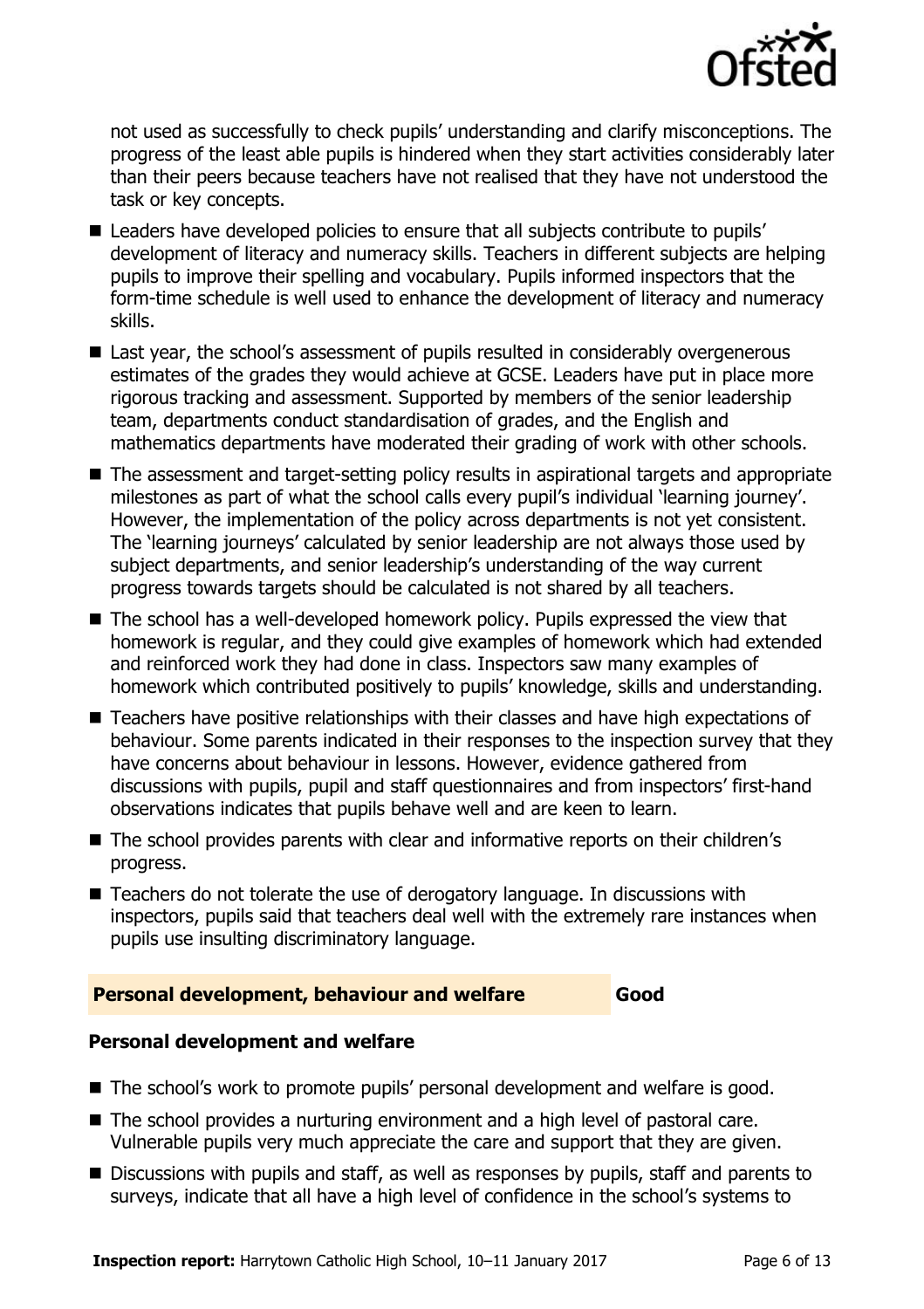

ensure the safety and good care of all of its pupils.

- Inclusion staff provide social and emotional support, which has been the main factor in improving the attendance and punctuality of pupils who have special educational needs and/or disabilities.
- The school makes good use of external agencies when pupils need specialist support. Staff are very tenacious in following up referrals to specialist professionals.
- **Pupils with additional physical and emotional needs speak highly of the work of staff in** ensuring that they have equal opportunities and receive good care. A typical comment was, 'It doesn't matter what time of day it is, or what pastoral staff are doing, they will stop everything to listen to me because they know I wouldn't come to them if I didn't need to.'
- Discussions with pupils and their response to the Ofsted questionnaire indicate that they feel safe in school. They know who to go to if they have concerns and are confident that staff will always deal well with any issues or problems.
- The personal, social and health education programme in the school is well devised and teaches pupils how to keep themselves safe from physical and emotional harm, how to avoid the dangers of extremism and how to keep themselves safe online. Teachers make pupils aware of how to follow a healthy lifestyle and maintain positive and safe physical and emotional relationships.
- School records, and discussions with staff and pupils, indicate that bullying is rare and that when it occurs staff deal with it well so that it does not happen again.
- **From Year 8 onwards, pupils undertake a programme of careers information, education** and guidance which informs their option choices and their choice of further education, training or employment. Good links with local colleges enhance the support pupils are given.
- The school has clear and effective arrangements in place to ensure the attendance and well-being of the small number of pupils who access alternative provision.

### **Behaviour**

- The behaviour of pupils is good.
- The new behaviour policy has had a very positive impact on pupils' conduct and their attitudes to learning. The 'standards card', which all pupils carry at all times and on which are recorded incidents of positive and negative behaviour, has been very successful. It exemplifies leaders' determination to provide a balance between rewards and sanctions. Pupils in all year groups told inspectors that there has been a marked improvement in behaviour since its introduction.
- **Pupils state that the behaviour policy is implemented consistently by all staff. Behaviour** logs, detention records and figures for pupils being sent out of class show a considerable reduction in minor disruption to lessons. The number of fixed-term exclusions is diminishing over time.
- Pupils' attitudes to learning have been the focus of assemblies and form time. Pupils are frequently reminded of eight aspects of their behaviour which result in good learning and they regularly evaluate themselves against them. In the lessons,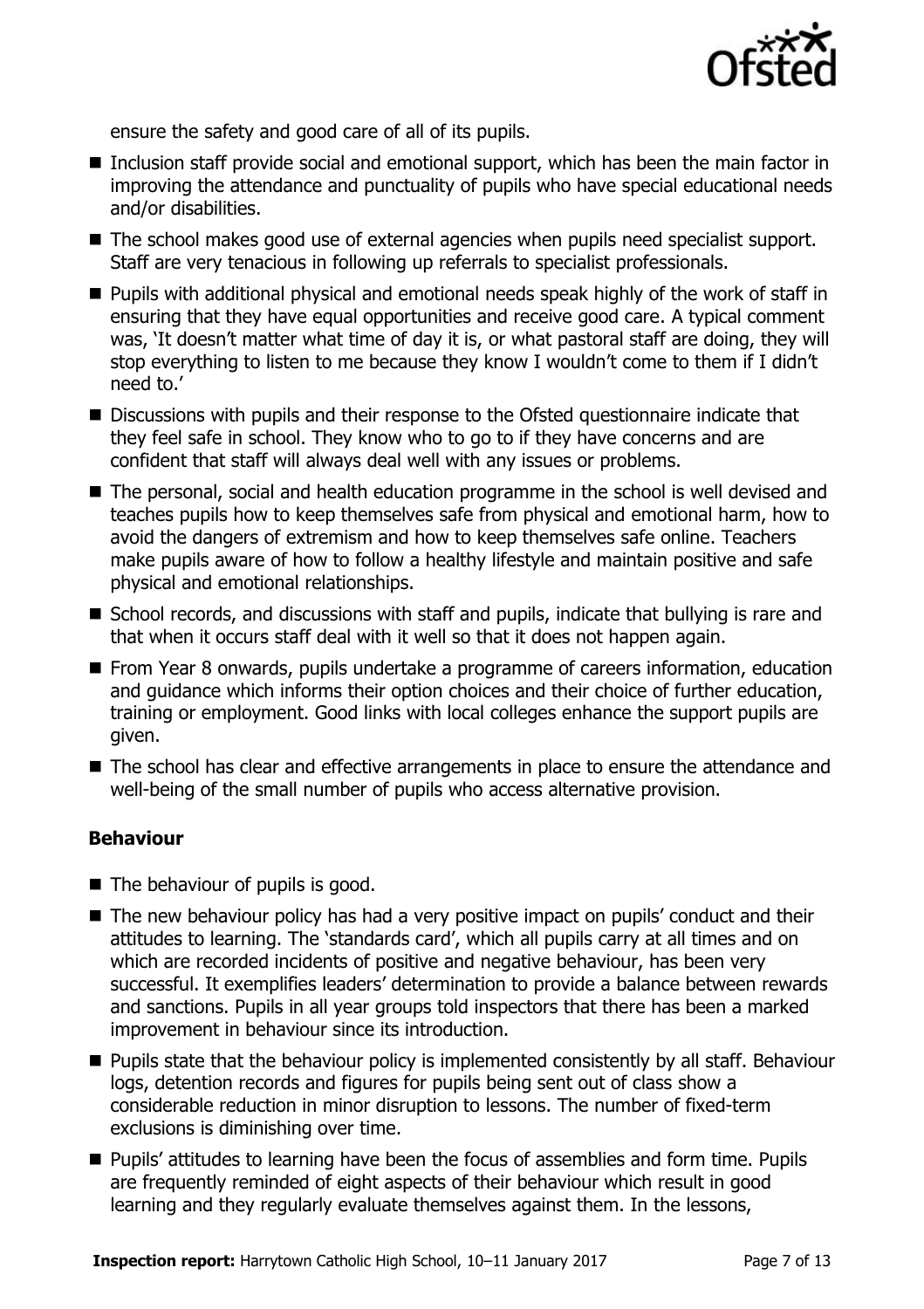

assemblies and form periods observed during the inspection, pupils always listened to each other and to the teacher. They showed respect for the views of others and worked well cooperatively in groups.

- The atmosphere around the school at social times is calm and friendly. At times, some areas become very crowded, but staff supervise pupils well and behaviour does not suffer.
- **Pupils take pride in their work and it is presented well. Inspectors saw no graffiti on** exercise books or files. In formal and informal discussion with inspectors, pupils expressed loyalty to their school and proudly explained the significance of the badges they have been awarded. Pupils wear their uniform with pride.
- As a result of well-devised strategies, attendance and punctuality have improved considerably. The governors' appointment of an extra member of staff for each year group to support and monitor behaviour, attendance and punctuality has been a key factor. Over the last three years, the overall attendance of pupils has been broadly in line with national averages and, so far this year, is now above the national figure for 2016.
- Although in 2016 to 2017 the attendance of disadvantaged pupils and pupils who have special educational needs and/or disabilities was very low in comparison with that of other pupils nationally, this year there have been great improvements and the difference is diminishing rapidly.
- The percentage of pupils whose attendance is only 90% or lower is still high, but most of these pupils have recently been admitted to the school with long-standing habits of poor attendance which Harrytown's pastoral staff are working hard to break.
- The introduction of a morning form period has been particularly successful in improving punctuality, especially the punctuality of disadvantaged pupils.

### **Outcomes for pupils Requires improvement**

- In 2016, results were much lower than the school predicted. Across eight subjects at GCSE, pupils made less progress than other pupils nationally with similar results from primary school. The progress of lower-attaining pupils and disadvantaged pupils was particularly weak in comparison with that of other pupils nationally with similar starting points.
- There is now much more rigorous assessment which is checked for accuracy. Pupils' work and school assessments for the autumn term now indicate that, so far this year, there has been some improvement in pupils' progress across all subjects and year groups.
- The school's assessment information for the autumn term indicates that the majority of most-able pupils are now making more progress than last year across all subjects, including English and mathematics.
- Although the progress of disadvantaged pupils, including the most able disadvantaged, is improving, the difference between their progress and that of other pupils is not diminishing rapidly enough and is still too great.
- The percentage of pupils entered for the EBacc was similar to the national average in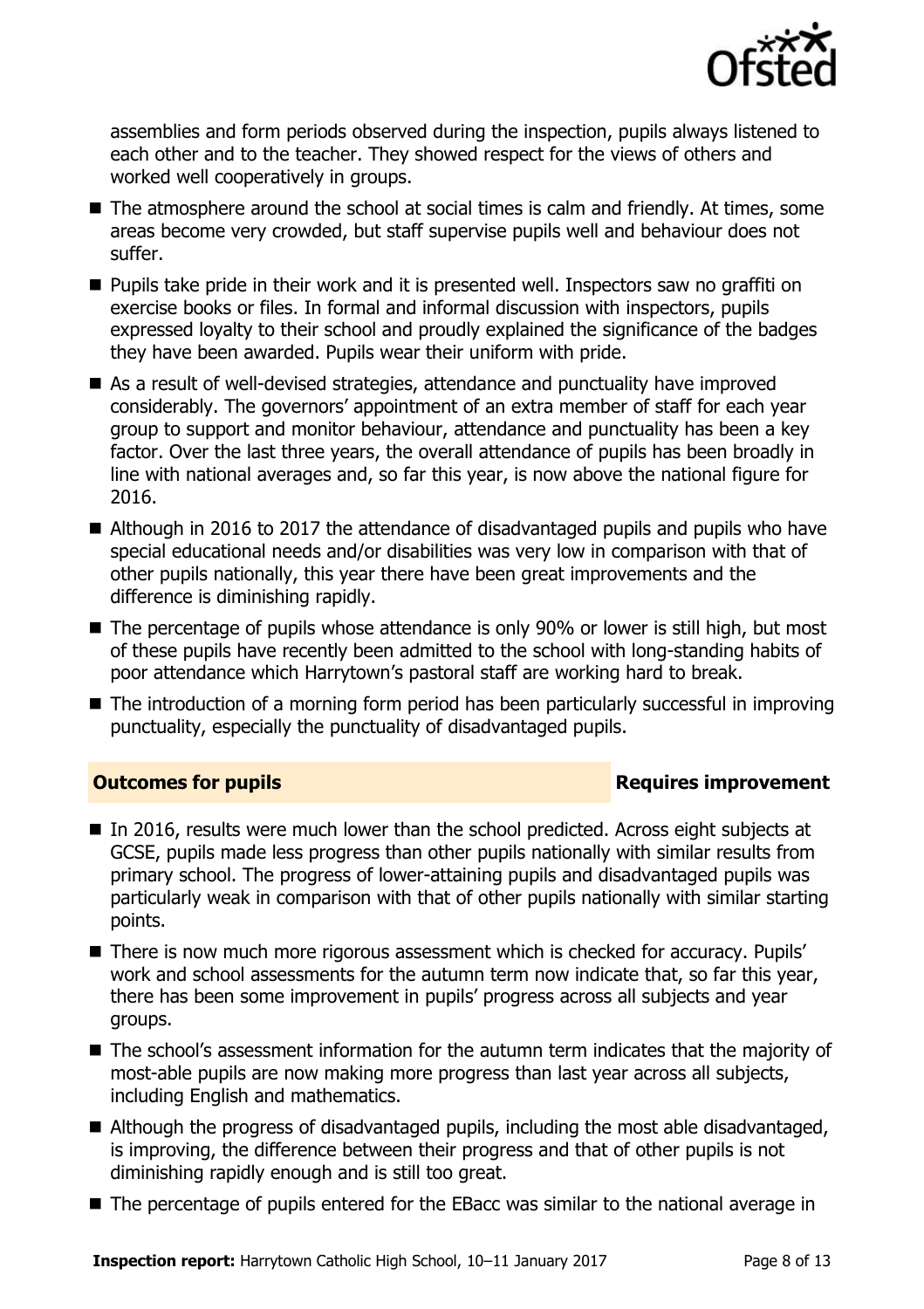

2016 but, although the percentage achieving it was also in line with the national average, levels of progress in some subjects were very low for disadvantaged pupils and pupils who have special educational needs and/or disabilities. Current performance information provided by the school for last term indicates that the progress of both groups is improving in EBacc subjects this year.

- Historically, results in English have been strong. This was not the case in 2016. Information from teacher assessments and work scrutiny provides strong evidence that current progress has returned to previous good levels.
- Outcomes in mathematics have been weak over time. Recent changes in the planning and teaching of mathematics are now having some impact on pupils' knowledge, skills and understanding. The school's assessment of the work of current pupils indicates that they are making better progress than previously, but there is not yet enough evidence of work across all aspects of mathematics to judge whether this progress will be sustained.
- As a result of changes in how the school provides for pupils who have special educational needs and/or disabilities, assessments of the work of this group of pupils indicate they are making better progress than last year. School assessments indicate that differences between pupils who have special educational needs and/or disabilities and others with similar starting points are diminishing.
- The school has introduced initiatives so that pupils of all abilities enjoy reading. They read with confidence and accuracy.
- Those pupils in Year 7 who need to catch up in their English and mathematics this year are improving gradually towards the level of their classmates.
- All subject departments now spend time developing study skills and examination techniques. In discussions with inspectors, pupils said that this has given them more confidence when undertaking work in examination conditions and has improved their predicted grades this year.
- The school's arrangements for careers education, information, advice and quidance ensure that pupils are prepared for the next stage of their education. Virtually all pupils continue into education, employment or training when they leave school.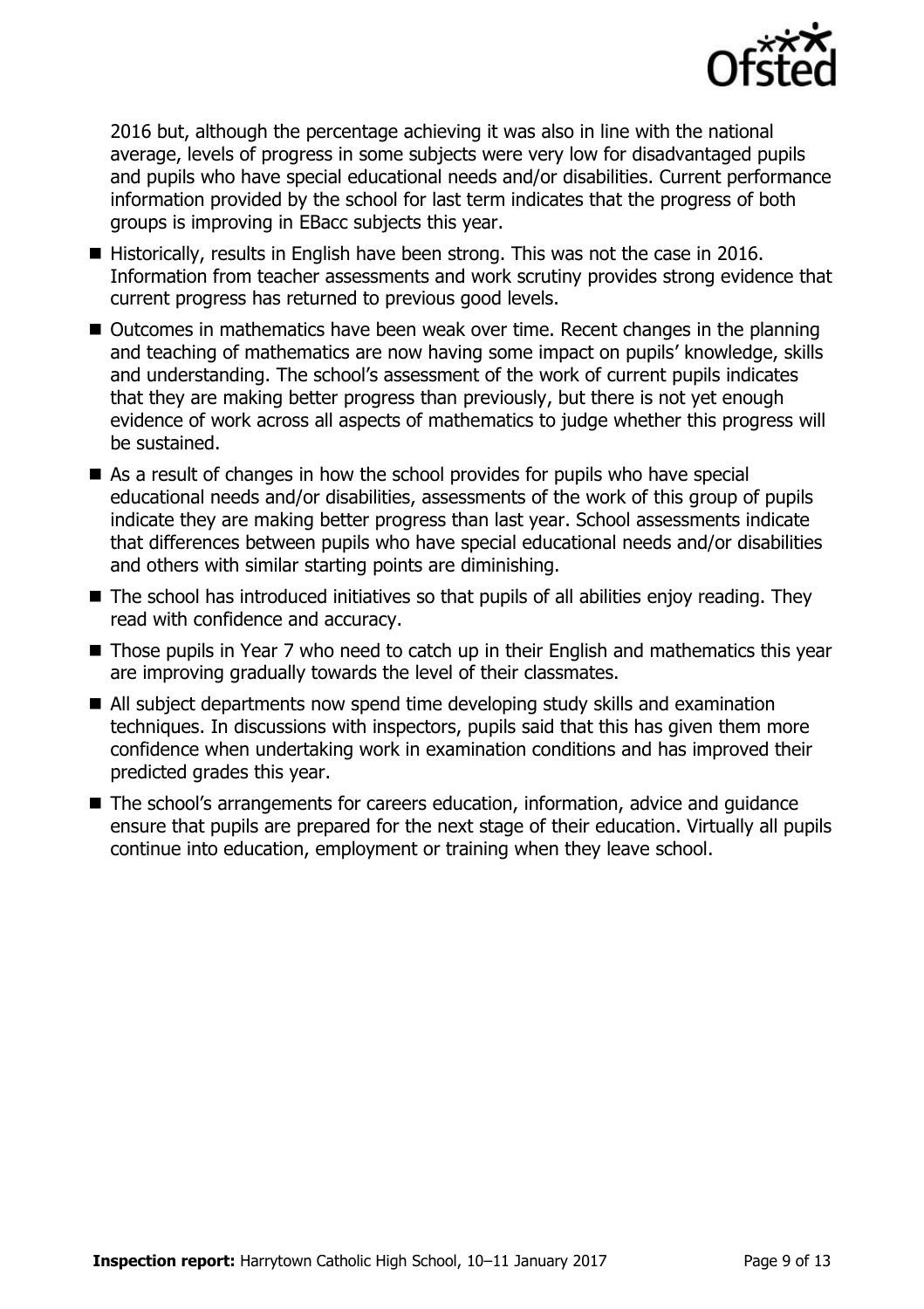

# **School details**

| Unique reference number | 106143    |
|-------------------------|-----------|
| Local authority         | Stockport |
| Inspection number       | 10024101  |

This inspection of the school was carried out under section 5 of the Education Act 2005.

| Type of school                      | Secondary comprehensive                |
|-------------------------------------|----------------------------------------|
| School category                     | Voluntary aided                        |
| Age range of pupils                 | 11 to 16                               |
| <b>Gender of pupils</b>             | Mixed                                  |
| Number of pupils on the school roll | 786                                    |
| Appropriate authority               | The governing body                     |
| Chair                               | Miss M R Connolly                      |
| <b>Headteacher</b>                  | Mr K Turmeau                           |
| Telephone number                    | 01614 305 277                          |
| Website                             | www.harrytownschool.org                |
| Email address                       | headteacher@harrytown.stockport.sch.uk |
| Date of previous inspection         | 7-8 January 2015                       |

### **Information about this school**

- The school meets requirements for the publication of specified information on its website.
- Harrytown Catholic High School is a smaller-than-average mixed 11 to 16 secondary comprehensive school.
- The number of pupils supported by the pupil premium funding is just below average.
- The proportion of pupils from ethnic minority groups and for whom English is not the first language is much lower than national averages.
- The proportion of pupils who receive support for special educational needs and/or disabilities is similar to the national figure, and the proportion of pupils who have a statement of special educational needs or an education, health and care plan is a little higher than average.
- In 2016, the school met the government's current floor standards, which set minimum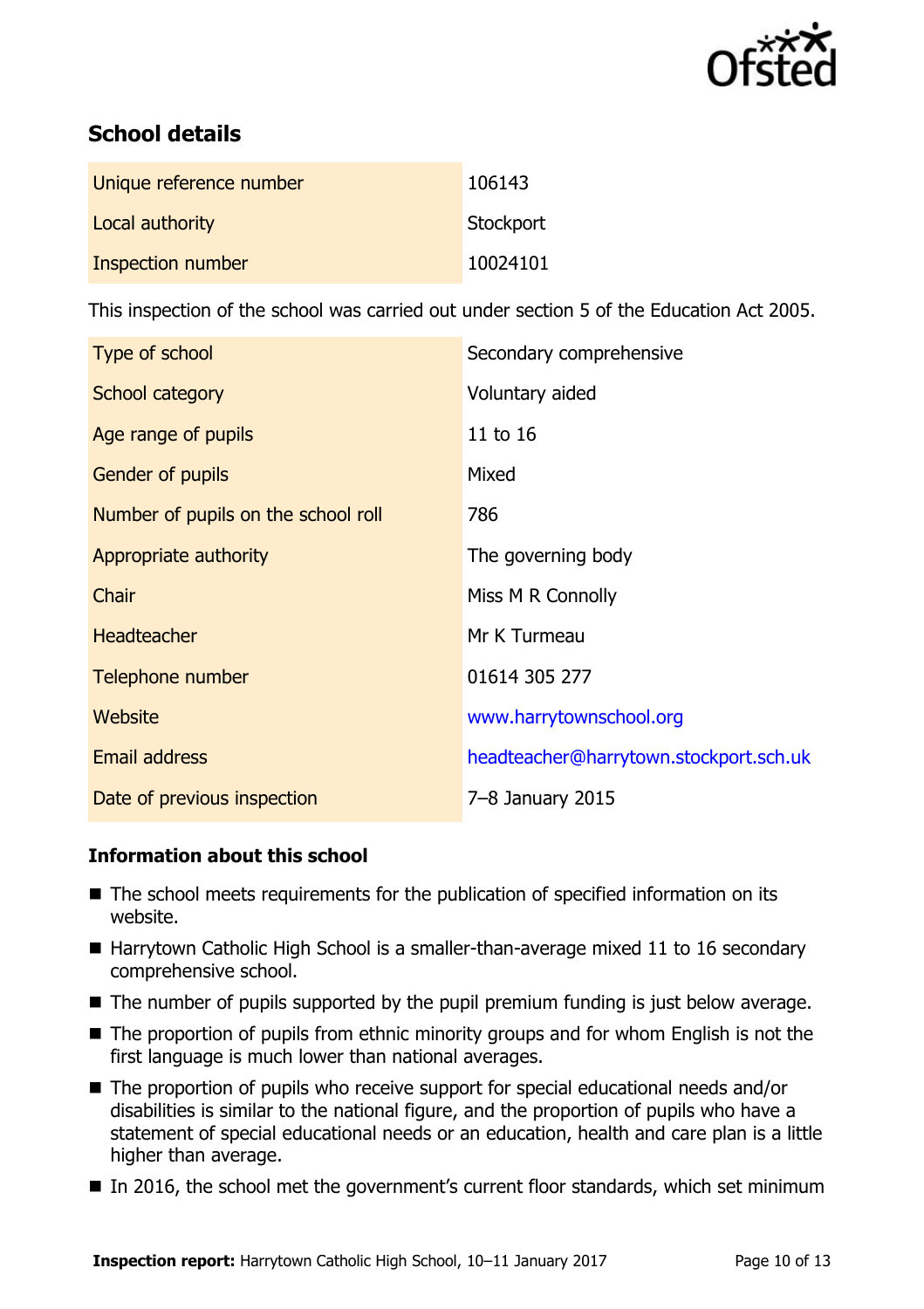

expectations for pupils' attainment and progress.

- For a small number of pupils, the school uses alternative provision at the Pendlebury Centre and with SMS Education Limited for Construction.
- The school has been supported by Cheadle Hulme High School and the Loreto Teaching School Alliance.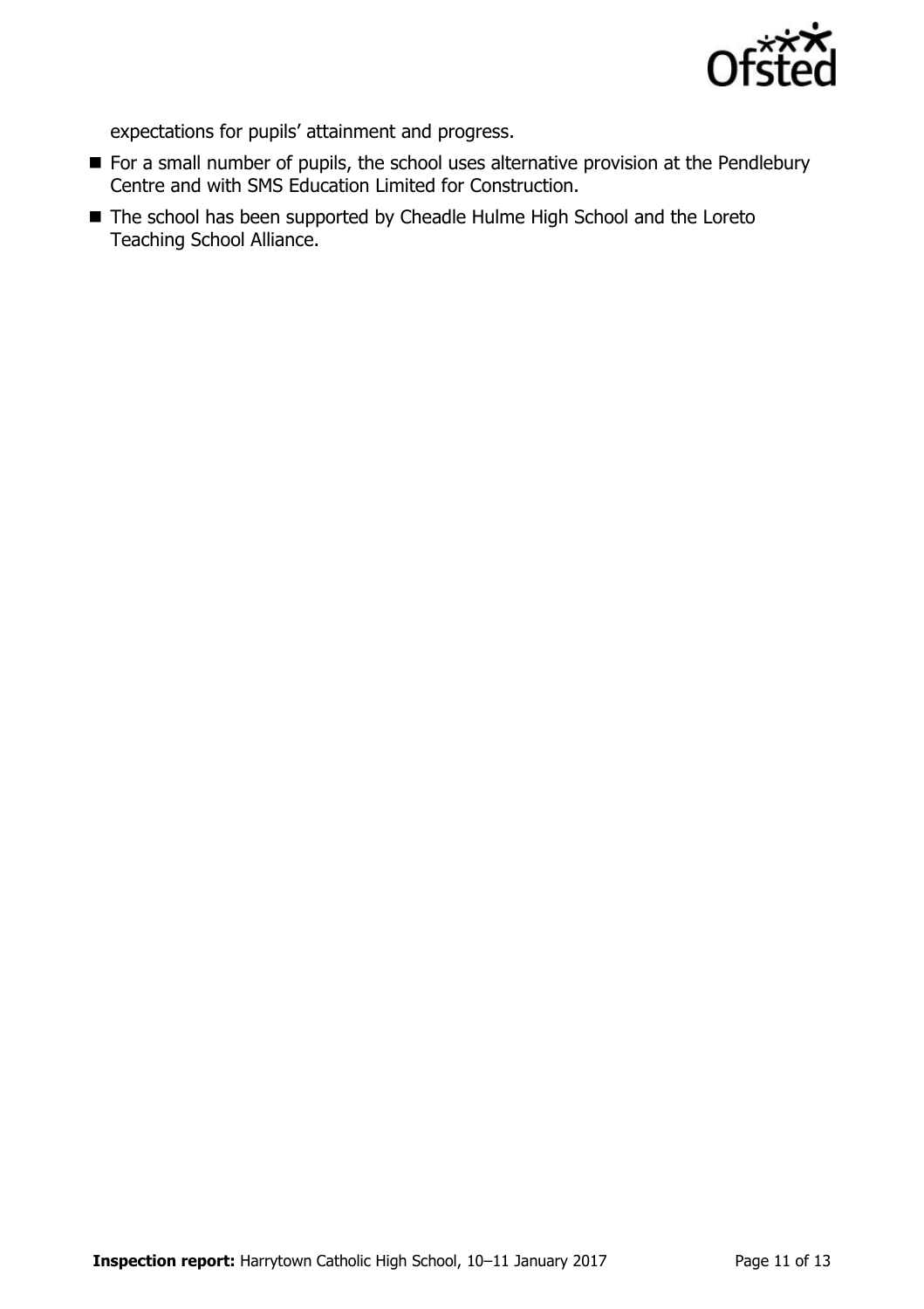

# **Information about this inspection**

- Inspectors visited classrooms to observe teaching and pupils' learning. Some of these lesson observations were carried out jointly with senior leaders.
- Inspectors observed and spoke to pupils during lessons and at breaktimes.
- Inspectors met formally with three groups of pupils. An inspector heard a range of pupils read. Inspectors also considered 144 responses to the Ofsted pupil questionnaire.
- Discussions were held with staff, middle and senior leaders, members of the governing body and representatives from Stockport local authority and the diocese of Shrewsbury.
- Inspectors observed the school's work and looked at a range of documentation, including arrangements for safeguarding. They took account of school information about pupils' outcomes and scrutinised pupils' books.
- Inspectors considered 102 responses to Parent View (Ofsted's online questionnaire), including 40 free-text comments. In addition, inspectors considered information which the school had gathered from its own parental questionnaires.
- Inspectors considered 44 responses to the Ofsted staff questionnaire.

#### **Inspection team**

| Liz Kelly, lead inspector | Ofsted Inspector |
|---------------------------|------------------|
| <b>Timothy Gartside</b>   | Ofsted Inspector |
| <b>Alyson Middlemass</b>  | Ofsted Inspector |
| <b>Pritiben Patel</b>     | Ofsted Inspector |